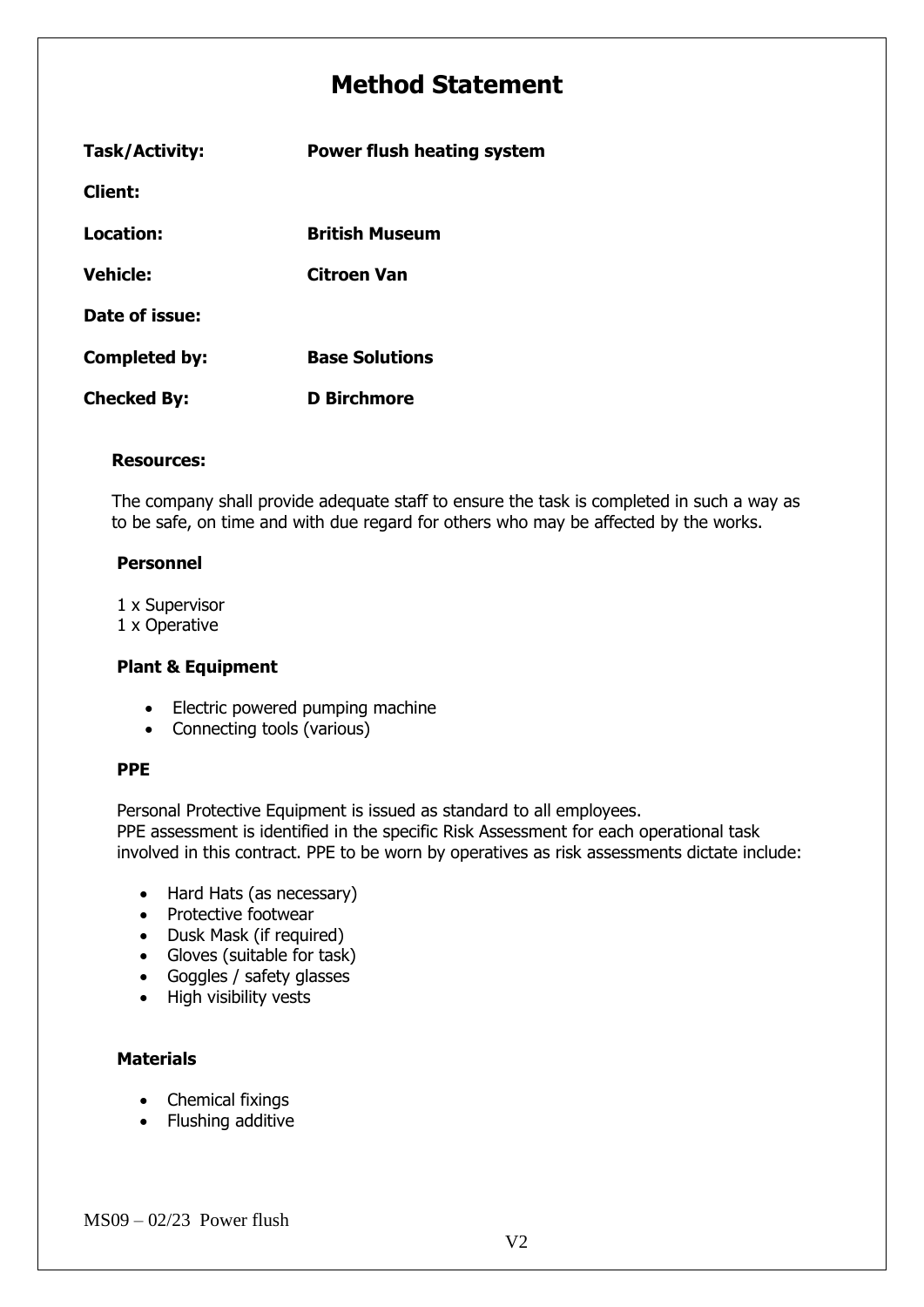# **Method Statement**

A simple *Sequence Of Operations* will be undertaken to ensure ease control and completion of this task:

## **Arrival at site**

Receive induction by client/ principal contractor as appropriate to include Risk assessment & method statement briefing.

Familiarise work team with the proposed work environment.

Ascertain from client information regarding any un-reported hazards on the site.

Tie in and comply with any on-site safe systems of work etc.

Set up site as required by the client and or statutory requirements such as warning signage, barriers etc.

Check all work equipment for serviceability.

## **Execution of Works**

- Tooling and machinery shall be off loaded from the vehicle and transported to the works location.
- The vehicle shall be removed to the designated parking area.
- The team shall pre-inspect all equipment for servicibility
- The Grunfoss Jetflow pump shall be connected to the heating system at the primary heating pipes.
- Chemicals (flushing agent) are added in line and the machine run up to operating pressure.
- Operatives shall walk the pipework to ensure that no leaks are occurring.
- If a leak is detected, the team shall release pressure to a manageable level and clear any spillage immediately.
- The system shall be flushed for between  $4 6$  hours dependant upon level of contamination.
- When clear, the machine is removed from the pipes and packed away.
- Any spillage shall be cleaned and the areas left in a clear and safe condition.
- All machinery and tooling shall be returned to the vehicle.

#### **Risk Assessments**

The Supervisor/Charge hand will be in possession of all task and site specific Risk Assessments for this project, he will have ensured that all members of his team have been either briefed on them or had the opportunity to read them. They will also be made fully aware of the legal obligations placed upon them to comply in full with the control measures and strategies set down in all assessments effecting their operations.

The Client is requested upon receipt of this Method Statement and prior to the arrival on site of the team to inform all other contractors and operatives on site in the vicinity of our proposed operations.

#### **Emergency Issues:**

Where practical a minimum a qualified (HSE) one-day appointed person (First Aid) will be present on site. This person will upon arrival at site identify himself to the site manager/agent. He will further familiarise himself with the First Aid procedures for the site.